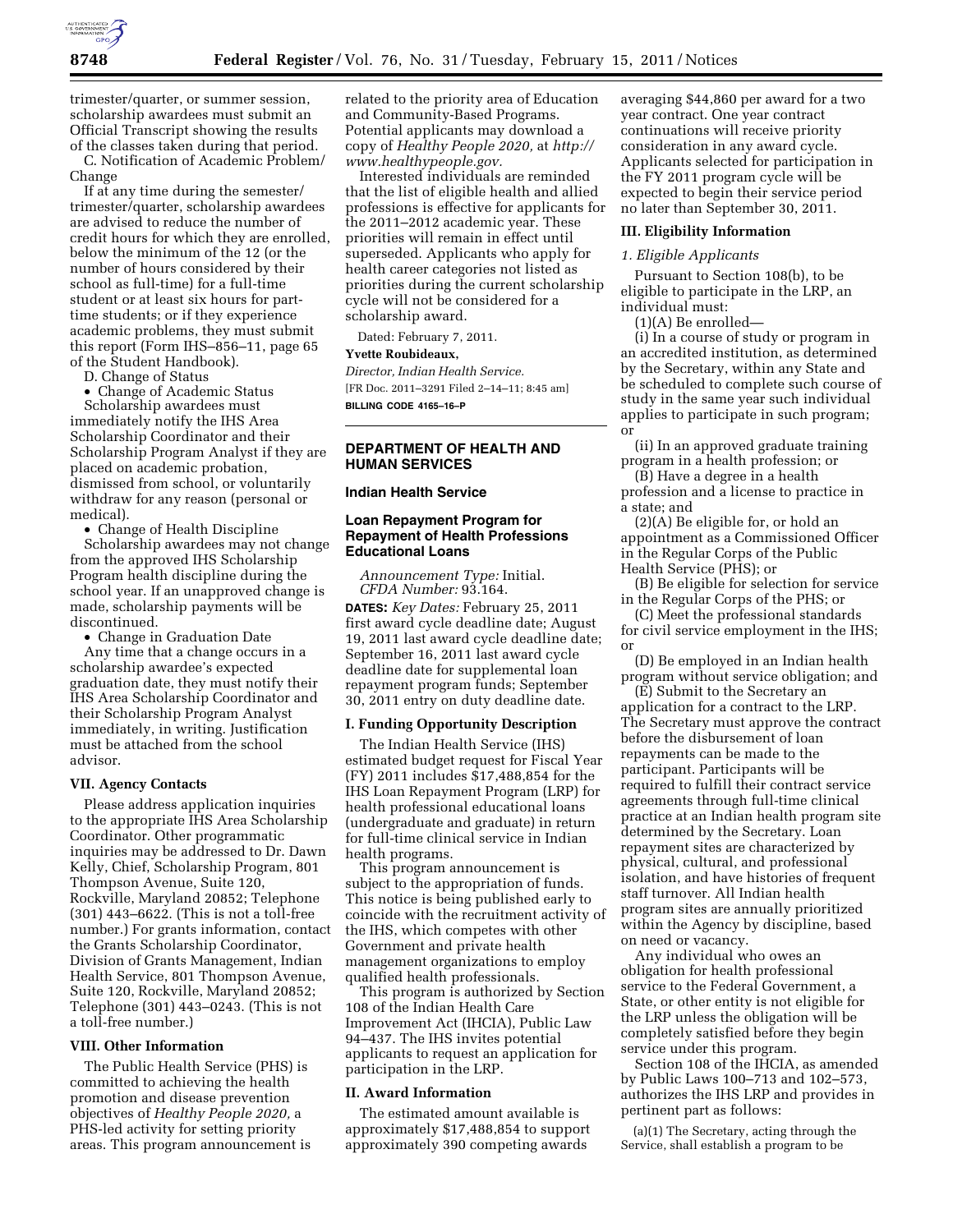known as the Indian Health Service Loan Repayment Program (hereinafter referred to as the Loan Repayment Program) in order to assure an adequate supply of trained health professionals necessary to maintain accreditation of, and provide health care services to Indians through, Indian health programs.

Section 4(n) of the IHCIA, as amended by the Indian Health Care Improvement Technical Corrections Act of 1996, Public Law 104–313, provides that:

''Health Profession'' means *allopathic medicine,* family medicine, internal medicine, pediatrics, geriatric medicine, obstetrics and gynecology, podiatric medicine, nursing, public health nursing, dentistry, psychiatry, osteopathy, optometry, pharmacy, psychology, public health, social work, marriage and family therapy, chiropractic medicine, environmental health and engineering, and allied health profession, *or any other health profession.* 

For the purposes of this program, the term "Indian health program" is defined in Section 108(a)(2)(A), as follows:

(A) The term Indian health program means any health program or facility funded, in whole or in part, by the Service for the benefit of Indians and administered—

(i) Directly by the Service;

(ii) By any Indian Tribe or Tribal or Indian organization pursuant to a contract under—

(I) The Indian Self-Determination Act, or

(II) Section 23 of the Act of April 30, 1908, (25 U.S.C. 47), popularly known as the Buy Indian Act; or

(iii) By an urban Indian organization pursuant to Title V of this act.

Section 108 of the IHCIA, as amended by Public Laws 100–713 and 102–573, authorizes the IHS to determine specific health professions for which IHS LRP contracts will be awarded. The list of priority health professions that follows is based upon the needs of the IHS as well as upon the needs of American Indians and Alaska Natives.

(a) Medicine: Allopathic and Osteopathic.

(b) Nurse: Associate, B.S., and M.S. Degree.

(c) Clinical Psychology: Ph.D. and Psy.D.

(d) Social Work: Masters level only. (e) Chemical Dependency Counseling:

- Baccalaureate and Masters level.
	- (f) Dentistry: DDS and DMD.
	- (g) Dental Hygiene. (h) Pharmacy: B.S., Pharm.D.
	- (i) Optometry: O.D.
	- (j) Physician Assistant, Certified.
	-

(k) Advanced Practice Nurses: Nurse Practitioner, Certified Nurse Midwife, Registered Nurse Anesthetist (Priority consideration will be given to Registered Nurse Anesthetists.).

(l) Podiatry: D.P.M.

(m) Physical Rehabilitation Services: Physical Therapy, Occupational Therapy, Speech-Language Pathology, and Audiology: M.S. and D.P.T.

(n) Diagnostic Radiology Technology: Certificate, Associate, and B.S.

(o) Medical Laboratory Scientist, Medical Technology, Medical Laboratory Technician: Associate, and B.S.

(p) Public Health Nutritionist/ Registered Dietitian.

(q) Engineering (Environmental): B.S. (Engineers must provide environmental engineering services to be eligible.)

(r) Environmental Health (Sanitarian): B.S.

(s) Health Records: R.H.I.T. and R.H.I.A.

(t) Respiratory Therapy.

(u) Ultrasonography.

*2. Cost Sharing or Matching* 

Not applicable.

# *3. Other Requirements*

Interested individuals are reminded that the list of eligible health and allied health professions is effective for applicants for FY 2011. These priorities will remain in effect until superseded.

## **IV. Application and Submission Information**

# *1. Address To Request Application Package*

Application materials may be obtained online at *[http://](http://www.loanrepayment.ihs.gov/)  [www.loanrepayment.ihs.gov/](http://www.loanrepayment.ihs.gov/)* or by calling or writing to the address below. In addition, completed applications should be returned to: IHS Loan Repayment Program, 801 Thompson Avenue, Suite 120, Rockville, Maryland 20852, Telephone: 301/443–3396 [between 8 a.m. and 5 p.m. (EST) Monday through Friday, except Federal holidays].

# *2. Content and Form of Application Submission*

Applications must be submitted on the form entitled ''Application for the Indian Health Service Loan Repayment Program,'' identified with the Office of Management and Budget approval number of OMB #0917–0014, Expiration Date 02/29/2012.

# *3. Submission Dates and Times*

Completed applications may be submitted to the IHS Loan Repayment Program, 801 Thompson Avenue, Suite 120, Rockville, Maryland 20852. Applications for the FY 2011 LRP will be accepted and evaluated monthly beginning February 25, 2011, and will continue to be accepted each month

thereafter until all funds are exhausted for FY 2011. Subsequent monthly deadline dates are scheduled for Friday of the second full week of each month until August 19, 2011.

Applications shall be considered as meeting the deadline if they are either: (a) Received on or before the deadline

date; or (b) Sent on or before the deadline

date. (Applicants should request a legibly dated U.S. Postal Service postmark or obtain a legibly dated receipt from a commercial carrier or U.S. Postal Service. Private metered postmarks are not acceptable as proof of timely mailing.)

Applications received after the monthly closing date will be held for consideration in the next monthly funding cycle. Applicants who do not receive funding by September 30, 2011, will be notified in writing.

*4. Intergovernmental Review* 

This program is not subject to review under Executive Order 12372.

## *5. Funding Restrictions*

Not applicable.

#### *6. Other Submission Requirements*

All applicants must sign and submit to the Secretary, a written contract agreeing to accept repayment of educational loans and to serve for the applicable period of obligated service in a priority site as determined by the Secretary, and submit a signed affidavit attesting to the fact that they have been informed of the relative merits of the U.S. PHS Commissioned Corps and the Civil Service as employment options.

# **V. Application Review Information**

## *1. Criteria*

The IHS has identified the positions in each Indian health program for which there is a need or vacancy and ranked those positions in order of priority by developing discipline-specific prioritized lists of sites. Ranking criteria for these sites may include the following:

(a) Historically critical shortages caused by frequent staff turnover;

(b) Current unmatched vacancies in a health profession discipline;

(c) Projected vacancies in a health profession discipline;

(d) Ensuring that the staffing needs of Indian health programs administered by an Indian Tribe or Tribal health organization receive consideration on an equal basis with programs that are administered directly by the Service; and

(e) Giving priority to vacancies in Indian health programs that have a need